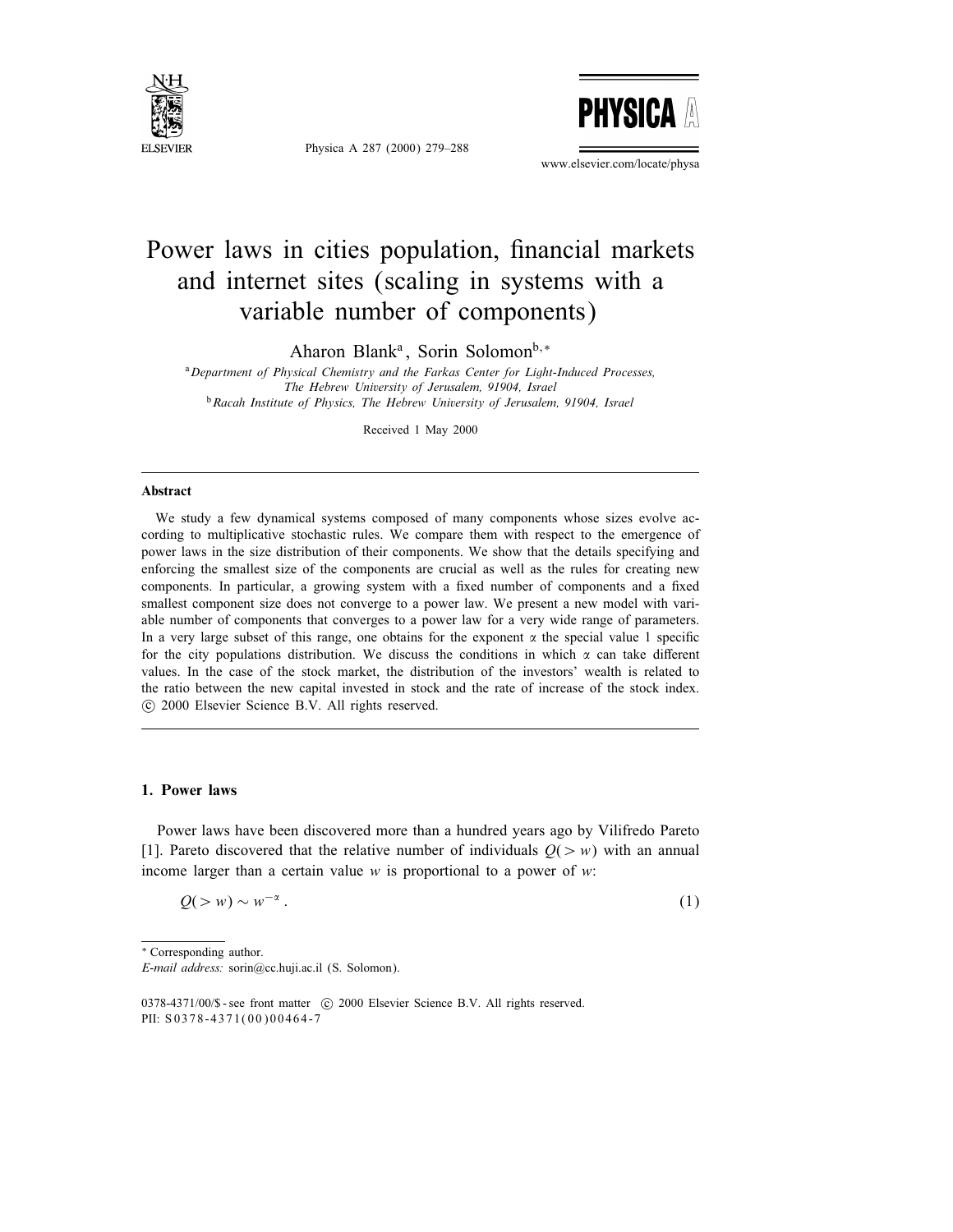Other ways to express the same relation are:

• in terms of the probability  $P(w)$  dw for a person to have an income between w and dw

$$
P(w) dw \sim w^{-1-\alpha} dw \,.
$$

• by expressing the income  $W(n)$  of the various individuals in descending order:  $W(1)$ being the income of the person with the highest income,  $W(2)$  the income of the person with the second highest income and so on

$$
W(n) \sim n^{-1/\alpha} \,. \tag{3}
$$

The plot of  $W(n)$  on a double logarithmic scale is called a "Zipf plot" [2] and leads in the case of a power law (Eq. (3)) to a straight line with slope  $-1/\alpha$ .

In the meantime, similar "power laws" were discovered in a wide range of other fields: individual wealth distribution  $[3]$ , words frequency  $[2]$ , etc.

One of man-made structures, known to exhibit power-law probability distribution is the population in cities all over the world. There have been several observations in the past, which have shown that this probability distribution obeys the general rule [2,4,5]

$$
N(w) \sim w^{-1-\alpha},\tag{4}
$$

where  $N(w)$  is the number of cities with population w and  $\alpha$  is the power law parameter, which was measured to be 1.

In the present paper we start from some recently proposed models, which predict the empiric observation described by Eq. (4), explain and demonstrate their limitations and shortcomings and propose a more realistic and successful model.

## 2. Previous models and results

Recently [6], Gabaix has suggested that the behavior described by Eq. (4) can be explained by a modied version of the following model of Levy and Solomon [7].

Assume an auto-catalytic process [8] characterized by the rule that the growth of each individual entity is proportional to its present size. More precisely, assume a constant number  $N$  of cities  $i$  whose populations change from year to year according to the rule

$$
w_i(t+1) = \lambda_i(t) w_i(t), \qquad (5)
$$

where  $w_i(t)$  is the population of the *i*th city at time t, and  $\lambda_i(t)$  is a random number, extracted from a distribution  $\pi(\lambda)$  (independent of i and  $w_i$ ). A realistic distribution  $\pi(\lambda)$ must insure the experimentally observed yearly increase in overall world population (about 1.02) and must have a standard deviation large enough to enable occasionally, values which are smaller than 1 ( $\sigma \approx 0.05$ ). In such conditions, obviously both the total population

$$
w_{tot}(t) = \sum_{i} w_i(t) \tag{6}
$$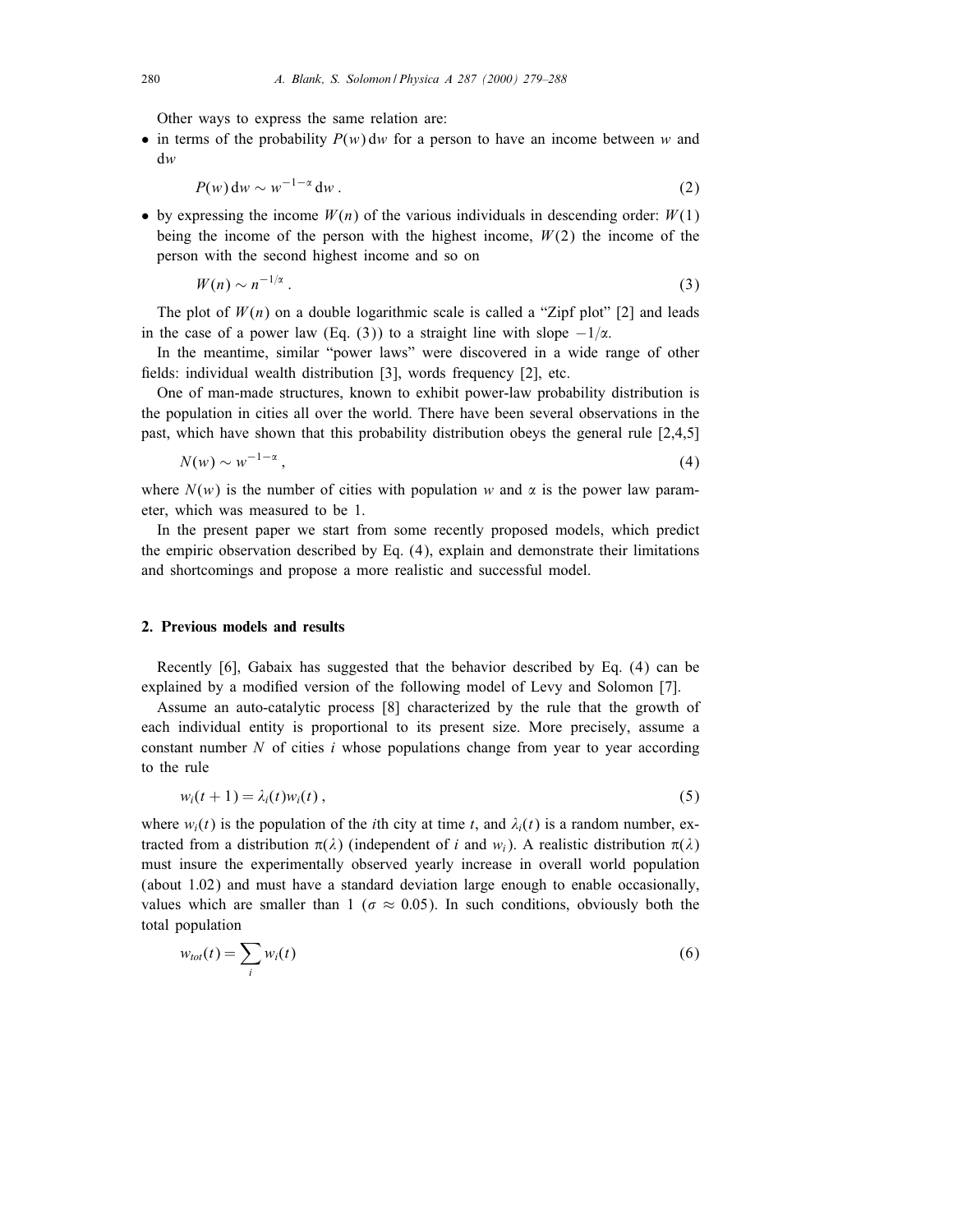

Fig. 1.  $\alpha$  as a function of  $c = w_{\text{min}}/ \langle w \rangle$  for various N values (N = 10, 100, 1000 and 10 000). One sees that for any finite N one obtains  $\alpha(0) = 0$ . Yet the range of c's with  $\alpha(c) < 1$  shrinks as  $1/\ln N$  when  $N \to \infty$ . One sees from the figure that for  $c = 0$  and finite N one always gets  $\alpha = 0$  but for  $N = \infty$ , the accumulation point for  $c \to 0$  is  $\alpha = 1$ . This implies that there is a non-uniform limit of  $\alpha$  in terms of c and N.

and the average city population

$$
\langle w \rangle(t) = w_{tot}(t) / N \tag{7}
$$

increase for large times indefinitely.

If one studies the above generic multiplicative process of Eq. (5) with no additional constraints, one gets closer and closer to a power law described by Eq. (2) with exponent  $\alpha = 0$ . It was shown however that if no  $w_i(t)$  is allowed to become less than a minimal value  $w_{min}$ , then the result can be dramatically different. In the model introduced by Levy and Solomon [7],  $w_{\text{min}}$  was a fixed (in time) fraction c of the current average  $\langle w \rangle(t)$ 

$$
w_{\min}(t) = c \langle w \rangle(t). \tag{8}
$$

Operationally, each time that Eq. (5) returned a value  $w_i(t + 1)$  smaller than  $w_{min}(t)$ , the actual value of  $w_i(t + 1)$  was updated to

$$
w_i(t+1) = c \langle w \rangle(t). \tag{9}
$$

Obviously, Eq. (8) implies that if c is time independent,  $w_{\text{min}}$  varies in time.

This dynamics was shown theoretically and numerically to lead to a very a stable power law with  $\alpha > 0$  given by the implicit equation [8]

$$
N = [(1 - (N/c)^{\alpha})/\alpha]/[(1 - (N/c)^{\alpha - 1})/(\alpha - 1)].
$$
\n(10)

The actual solutions  $\alpha(c, N)$  of this equation for various N are plotted in Fig. 1. More quantitatively, in the limit

$$
N \geqslant e^{1/c} \equiv e^{\langle w \rangle / w_{\min}} \tag{11}
$$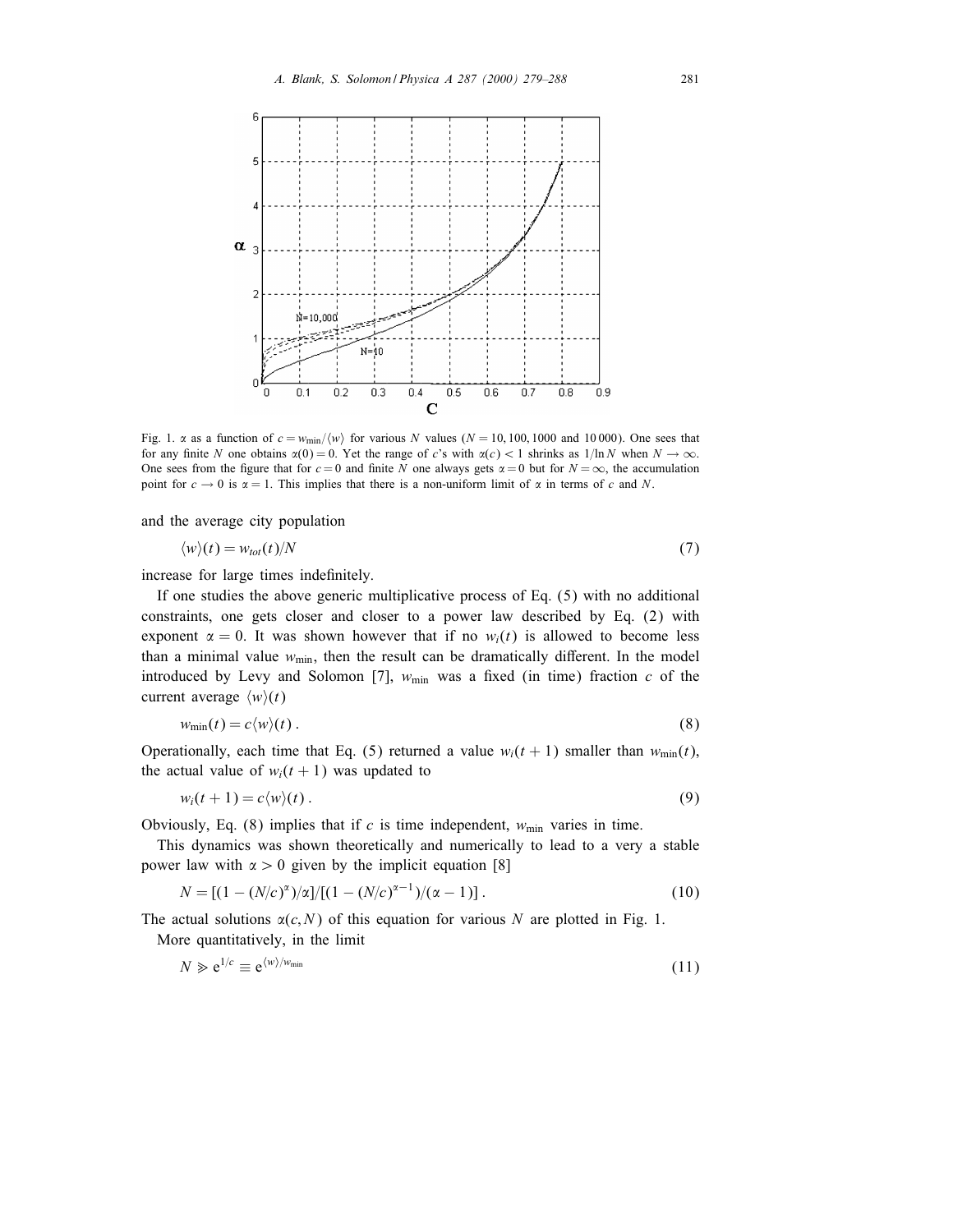Eq. (10) reduces to the relation [7]

$$
\alpha \approx \frac{1}{1-c} \equiv \frac{1}{1 - w_{\min}/\langle w \rangle},\tag{12}
$$

which implies, in particular,  $\alpha > 1$  for all w<sub>min</sub> values and  $\alpha \approx 1$  for small w<sub>min</sub>/ $\langle w \rangle \equiv$  $c \ll 1$  (as long as the inequality Eq. (11) holds). Both the exact Eq. (10) and the range of validity  $(Eq. (11))$  of the approximation Eq.  $(12)$  were confirmed numerically in [8].

Gabaix [6], unaware of the condition Eq. (11) for the validity of the Eq. (12) concluded that for time fixed  $w_{\min}$  and N and for  $\pi(\lambda)$  distributions that insure the continuum increase of  $\langle w \rangle(t)$  one obtains automatically  $w_{\text{min}}/\langle w \rangle \equiv c \rightarrow 0$  and therefore  $\alpha \approx 1$  following Eq. (12).

This conclusion in [6] is mistaken because taking  $w_{\text{min}}$  and N fixed in time implies that  $w_{tot}$ ,  $\langle w \rangle$ , and c are time dependent. In particular, as  $\langle w \rangle(t)$  increases c decreases for fixed  $w_{\text{min}}$  and therefore, for fixed N, condition (11) is eventually violated for all times larger than a certain (rather small) value of t.

In the present paper we verify numerically the arguments and show that as opposed to the case studied by Levy and Solomon [7] in which c is fixed and  $w_{\text{min}}$  is time varying, the modification introduced by Gabaix [6] in which  $w_{\text{min}}$  is fixed (and therefore  $c \to 0$  as  $t \to \infty$ ) does not converge to a power law. In fact, even if one tries to fit locally a power law by measuring the tangent on a double logarithmic plot of  $P(w)$ , the measured slope varies continuously and corresponds after some time to  $\alpha \ll 1$ .

Moreover, we show that the statement in [6] that a time variation of the total number of cities  $N$  is irrelevant for the behavior of the system is wrong. On the contrary, we show that if the number of cities  $N$  increases proportionally to the increase in the total population in the system

$$
N(t+1) - N(t) = K(w_{tot}(t+1) - w_{tot}(t)),
$$
\n(13)

a power law is recovered with an exponent  $\alpha \sim 1$  for a wide range of reasonable population growth distributions  $\pi(\lambda)$  and city proliferation parameters K. Such a model has the advantage that

(1) The smallest allowed city population  $w_{\text{min}}$  can be kept to realistically small values  $(O(1))$  during the entire evolution of the system.

(2) The number of cities  $N$  is increasing realistically in time.

 $(3)$  One can afford now to allow the cities which become smaller than a minimal value (of  $w_{\text{min}} \sim O(1)$ ) to disappear without the danger of the system to be left eventually without cities at all.

This modification has also applications in econo-physics  $[9-11]$  since it models stock markets with an increasing number of investors and with investors that can drop from the market.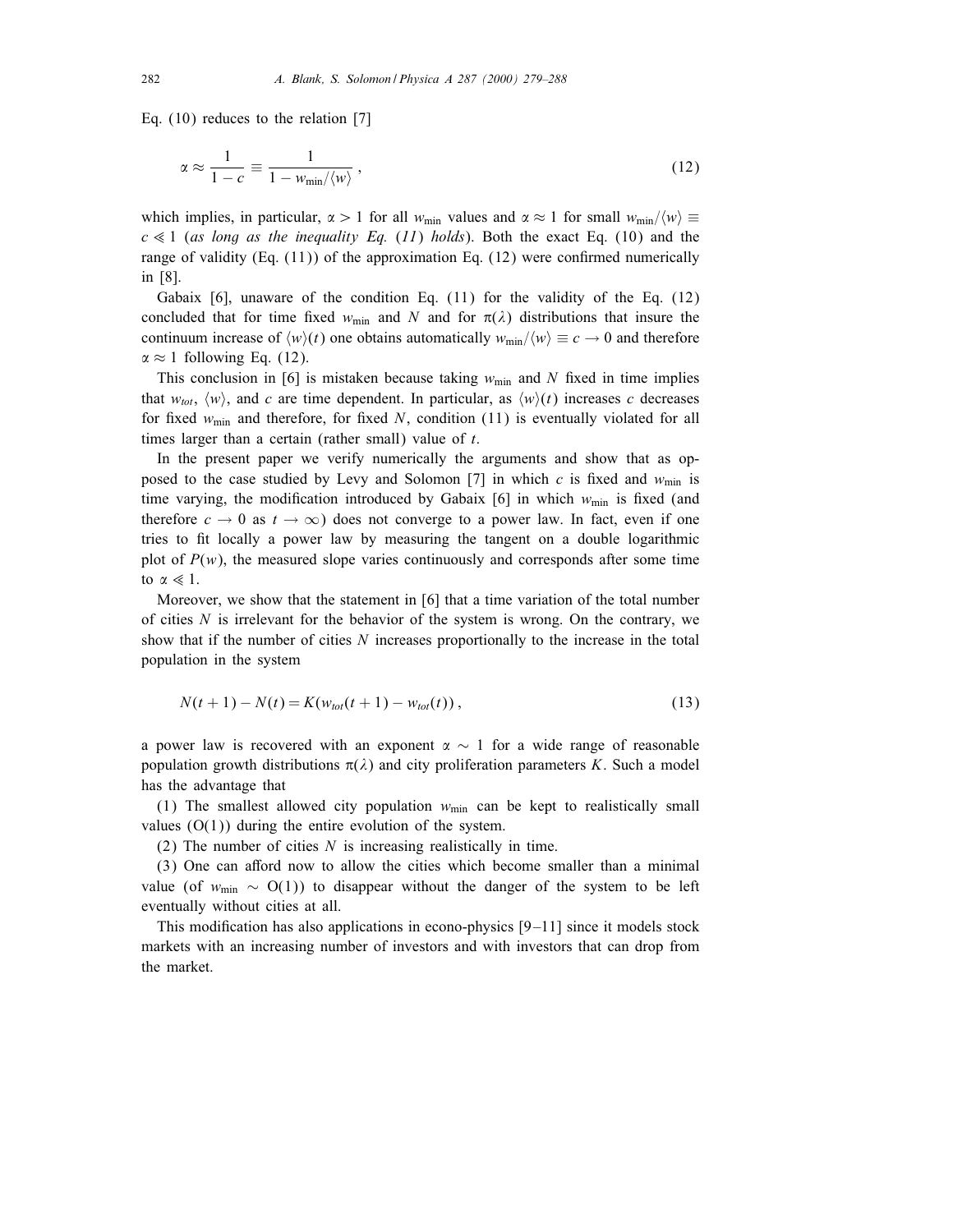

Fig. 2. The solid lines are the "Zipf plots" as obtained from the model [6] with fixed  $w_{\text{min}} = 1$ . One sees that they are not close to straight lines and that their slope  $1/\alpha$  gets steeper and steeper in time to values definitely larger than 1. We superpose for comparison (the dashed line) the results for the model [7] with fixed  $c = 0.1$ . One sees that on the double logarithmic graph this model converges to a precise straight line with  $\alpha = 1.04$ .

#### 3. The simulations of the Gabaix model

As mentioned above, in the Gabaix version [6] of the Levy and Solomon model [7],  $w_{\text{min}}$  was a time-independent constant unrelated to  $\langle w \rangle(t)$ . More precisely, the population of no city is allowed to become smaller than 1. Operationally, if by the application of the Eq. (5) at a certain instant, the population of a city decreases below 1, then the prescription in [6] is to "force it back" to 1 "by hand".

A typical numerical result, based on this prescription is shown in Fig. 2.

The various curves are plots of  $W(n)$  at various time instances (the curves are steeper for later times). It can be seen that for N and  $w_{\text{min}}$  fixed, the system does not converge to a power law. Even if one insists in measuring the slope of the Zipf plot and calling it  $-1/\alpha$  one gets values very different (larger and larger) from 1 (in absolute values). This is easily understood if one notices that for exponentially increasing  $\langle w \rangle \sim O(1.02^t)$  and fixed N and  $w_{\min}$ , the condition  $N \geq e^{\langle w \rangle / w_{\min}}$ , in Eq. (11) stops from being fulfilled long before  $P(w)$  has the chance to relax to a power-law shape.

For comparison we reproduce on the same graph the very stable power law  $P(w)$ with  $\alpha \sim 1$  obtained by coupling through Eq. (8) the lower bound w<sub>min</sub> to the average  $\langle w \rangle$  [7] (the graph is obtained for fixed  $c = 0.1$  and  $N = 100000$ ).

## 4. The denition, properties and simulation of the models with city proliferation

While the model with fixed  $w_{\text{min}}$  and fixed N [6] turns out to be invalid for producing power laws, one is interested to relax the assumptions used in the generic power-law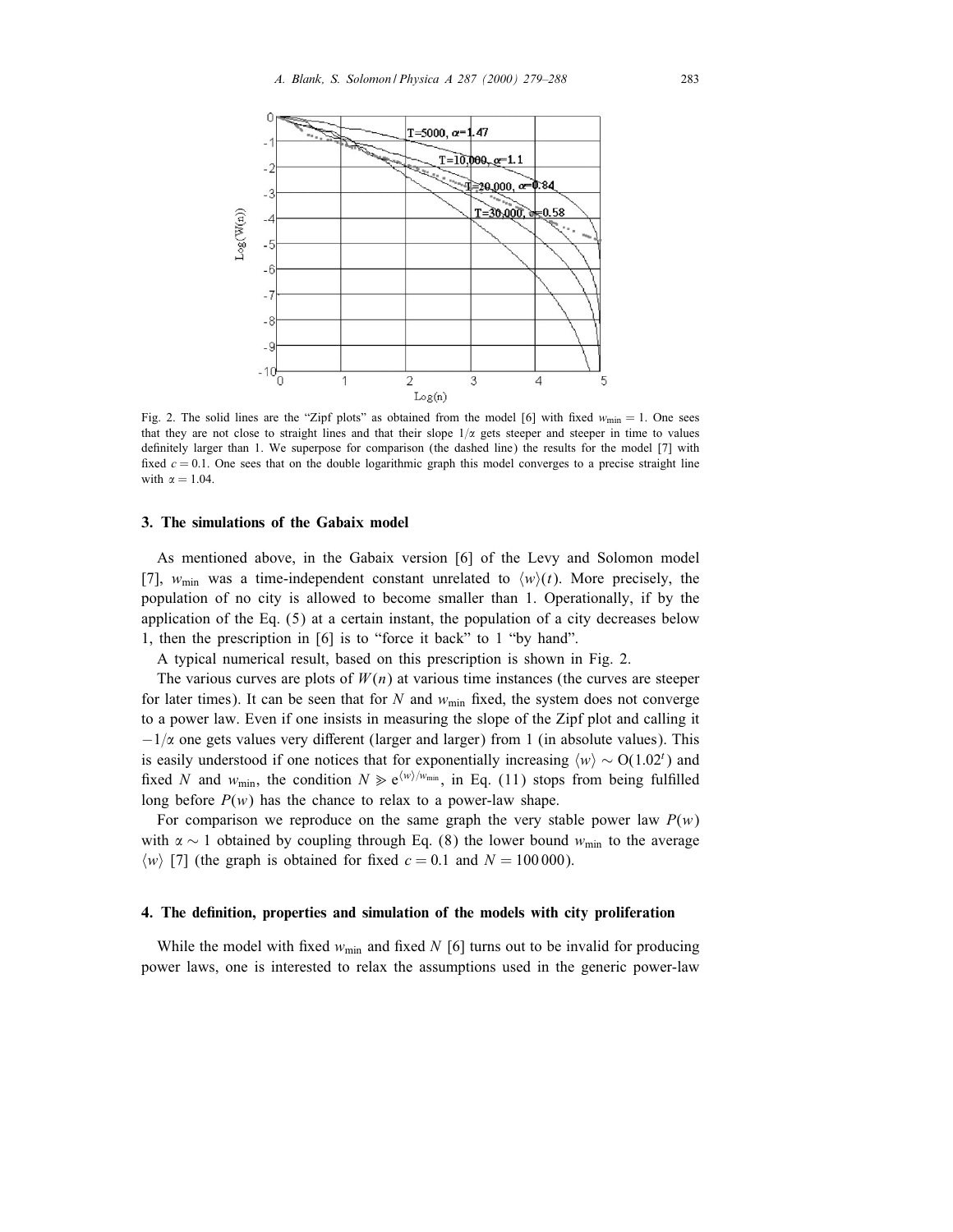generating model of [7] and to adapt them to the particularities of the population and cities dynamics.

In particular, we wish to endow the model with the following properties:

(1) The existence during the entire history (and independent on the values of the total earth population) of small villages of the order of a few inhabitants. i.e., relaxing the requirement that the smallest allowed city size  $w_{\text{min}}$  grows (Eq. (8)) with the average city size.

(2) The disappearance of cities and villages that shrink below the minimal size  $w_{\text{min}}$ . As opposed to the economics examples, which were the focus of [7], for cities there is not such a thing as "subsidizing" a city "poor" in citizens. Therefore, it is not natural to assume that cities which shrink below the minimal size (e.g. below  $w_{min} = 1$ ) will be restored to that value. On the contrary it is natural to assume that they will disappear.

(3) The establishment of new cities. It is reasonable to assume that as the population increases, some of the new citizens will wish to establish new cities. One may assume that in each given large sample of new citizens, there is a certain (small) fraction likely to establish new cities (which will start with the minimal size).

Each of the modifications  $1-3$  proposed above poses problems in preserving the power law, or the dynamical control of the system, or the stability of the exponent  $\alpha$ . We will see that when the modifications  $1-3$  are implemented simultaneously, they find naturally their own solution.

As we have seen in the analysis above, the main problem with introducing item (1) is that as  $w_{tot}(t)$  increases, so does  $\langle w \rangle(t) = w_{tot}(t)/N$  and therefore  $c = w_{min}/\langle w \rangle(t)$ becomes smaller and smaller until the inequality Eq. (11)  $e^{1/c} \ll N$  is violated and Eq.  $(10)$  does not reduce to Eq.  $(12)$ . One sees now from Eq.  $(11)$  that item  $(3)$  might provide a solution to this problem.

If we could arrange that N increases in time proportionally to the increase in  $w_{tot}(t)$ , then  $\langle w \rangle(t)$  would remain constant and so would c.

In such a situation, the value  $\alpha = 1/(1 - c)$  will stay constant and the inequality  $e^{1/c} \ll N$  insuring its validity will only improve with time (since N will increase exponentially with time).

Point (2) will loose its harm: the disappearance of small villages will not imply the depletion of  $N$  since it is now (over-) compensated by the exponential increase of  $N$ due to the emergence of new cities.

Let us now formulate the new model:

- The individual city populations vary as determined by Eq. (5) except if  $w_i(t +$  $1) < w_{\text{min}} (= O(1))$  in which case the city *disappears*.
- At each time tick, there will appear a number

$$
\Delta N = K(w_{tot}(t+1) - w_{tot}(t))
$$
\n(14)

of new cities of minimal size  $w_{\text{min}}$ .

The relevant range of the real parameter  $K$  will be discussed below.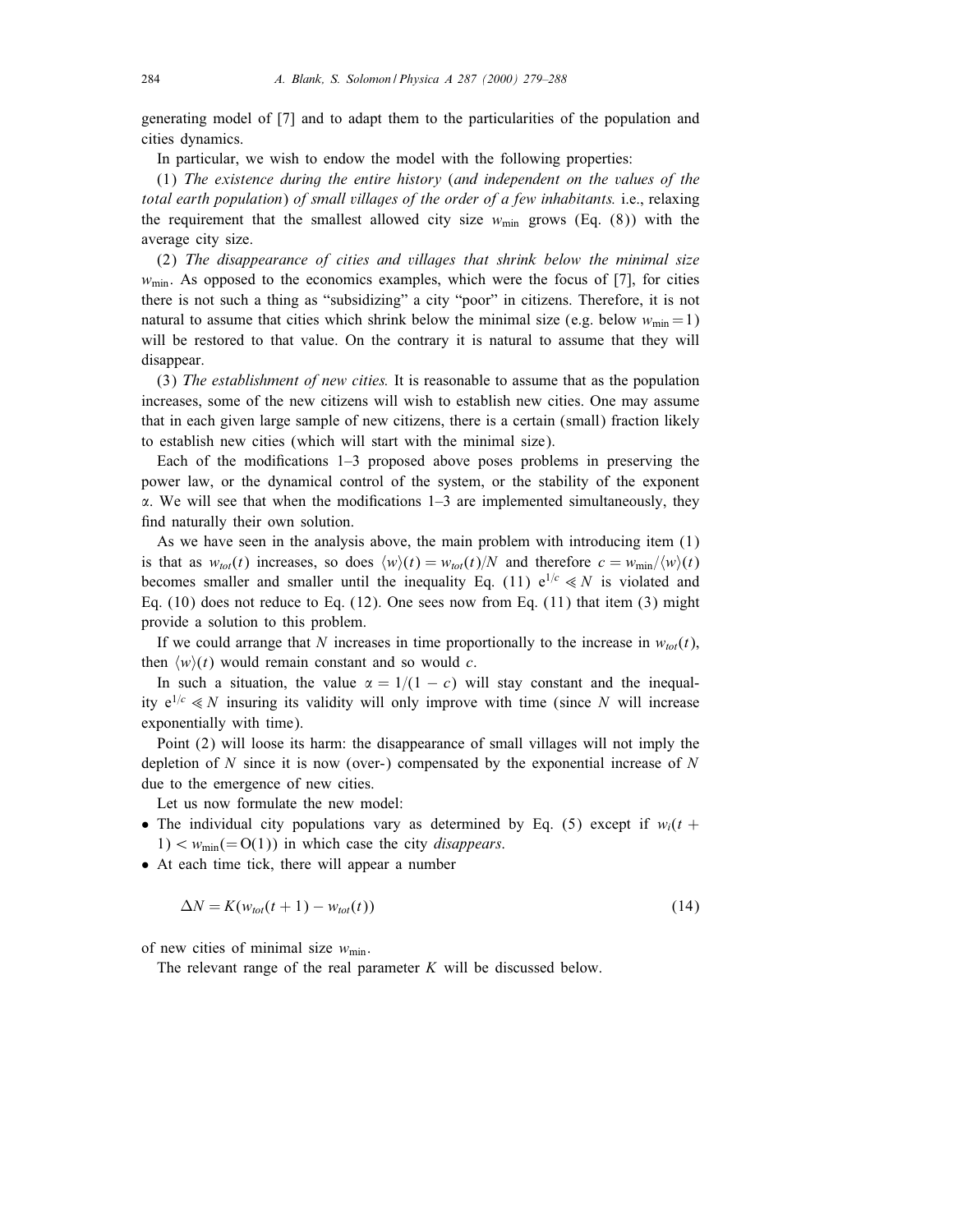This model achieves exactly what we wanted: following the dynamics of N (Eq. (14)) the average  $\langle w \rangle$  becomes constant

$$
\langle w \rangle \to \frac{\Delta W}{\Delta N} = 1/K \tag{15}
$$

and consequently so does

$$
c = w_{\min}/\langle w \rangle \,. \tag{16}
$$

This in turn implies that following Eq. (12), and due to the fact that Eq. (11) holds,  $\alpha$ becomes a constant too. We therefore expect this model to converge robustly to a power law. The actual value of  $\alpha$  can be calculated by estimating the time constant value of  $\langle w \rangle$  from the present day data but it is not important to find  $\langle w \rangle$  with great precision because any  $c = w_{\text{min}}/\langle w \rangle$  value in the range required by Eq. (11)  $1/\ln N < c \ll 1$ will give according Eq. (12) an exponent  $\alpha \sim 1$ . The actual value of  $\langle w \rangle$  can then be recovered from the experimental data using Eq. (3) with  $\alpha \sim 1$  and recalling that the current total earth population is  $O(10^{10})$  and the population of the largest city is currently  $O(10^7)$ :

$$
\langle w \rangle = w_{tot} / N \approx w_{tot} w_{min} / W(1) \approx 10^{10} / 10^7 = 10^3 . \tag{17}
$$

We also assumed in Eq.  $(17)$  that the "smallest city" population is  $O(1)$ . The value of  $\langle w \rangle$  fixes the realistic range to be used for K in the actual runs

$$
K \sim 1/\langle w \rangle \sim 0.001 \ . \tag{18}
$$

Again, the exact value is not important as long as  $1/\ln N < c \ll 1$  where the new formula for  $c$  is (cf. Eqs. (16) and (18)):

$$
c = Kw_{\min} = \frac{w_{\min} \Delta N}{\Delta W} \tag{19}
$$

As described above, the mean value of  $\lambda$ , and its standard deviation are to be taken as to reflect the typical yearly population growth. We take typically in our runs  $\langle \lambda \rangle \sim 1.02$ and its standard deviation 0.05 but the exact values have no substantial influence on the result of population distribution.

The initial conditions of this model can be chosen without much restriction. However, we believe that it is most appropriate to begin with a few people that do not belong to any city. This pool will grow according to Eq. (5) until its population will be large enough that  $K\Delta w_{tot} \sim 1$  and cities will start emerging according to Eq. (14).

A typical result of our model is shown in Fig. 3 that presents the Zipf graph for  $K = 0.001$ . In contrast to the model in [6], for which we could not observe any convergence even after 30 000 years, the present model converges to a power law within a few hundred years. In fact we observed a very stable power law with  $\alpha \sim 1$ , for a wide range of K's involving a few orders of magnitude. Of course for extremely small values of the parameter  $K$ 's the approximation Eq. (11) may break and values of  $\alpha$  smaller than 1 are possible cf. Eq. (12).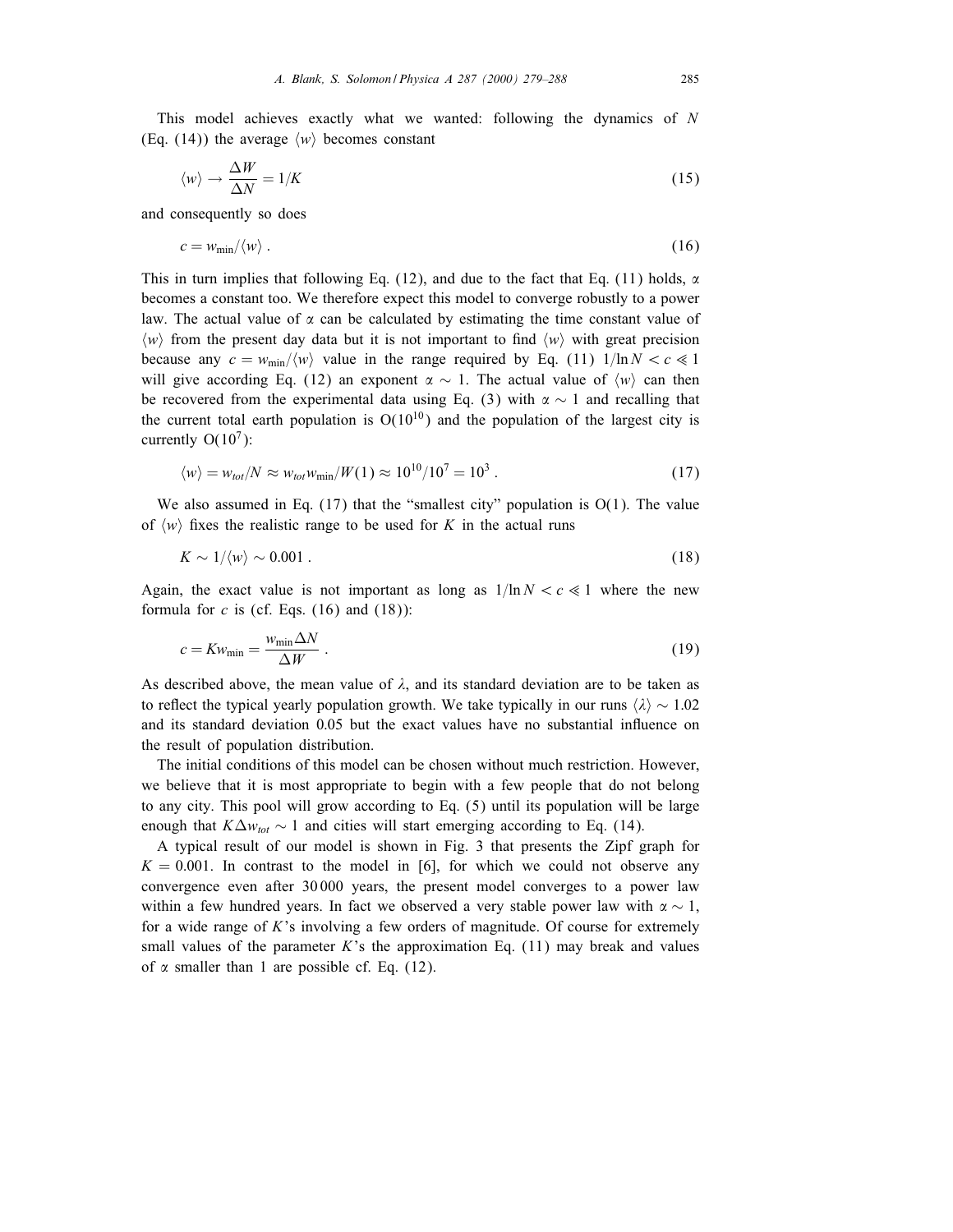

Fig. 3. Results for the model proposed in Eq. (14) for  $K = 0.001$ . The Zipf plot converges to a power law with stable  $\alpha = 1$ , after a few hundred steps. A dashed line of  $\alpha = 1$  is drawn for comparison.

## 5. Applications of the model to financial, internet links and other systems

The models described above can be considered as mean-field approximations of the spatially distributed population models studied in [12,13]. In those models, the citizens can "diffuse" on a  $d$ -dimensional lattice and multiply when they meet appropriate conditions. The local conditions are represented by a time-dependent distribution of resources. It was shown that in such models, the population self-organizes in localized spatio-temporal adaptive patches associated with the regions rich in resources. In the "mean field limit" when the agents can diffuse between locations situated at arbitrary distance, one recovers the power-law distribution (Eqs.  $(1)-(4)$ ) which in turn when represented in the "real space" implies a fractal spatial distribution of the population  $[14 - 19]$ .

These models are not restricted to city population, the space may represent the genetic space in which case the power law applies to the sizes of species or the space of investing opportunities in which case the power law applies to investor herds, to companies capitalization, or to the individual wealth [20]. If one interprets  $w_i(t)$  as the wealth invested in stock by an investor i then, the value  $\alpha \sim 1.4$  specific to the investor wealth distribution can be related to the ratio Eq. (19) between the rate of increase in the total stock market worth and the rate of new investments. This quantity, is basically the global market impact factor

$$
F = (total\ market\ worth\ variation)/(new\ investments) = \frac{\Delta W}{w_{\min} \Delta N} = 1/c
$$
. (20)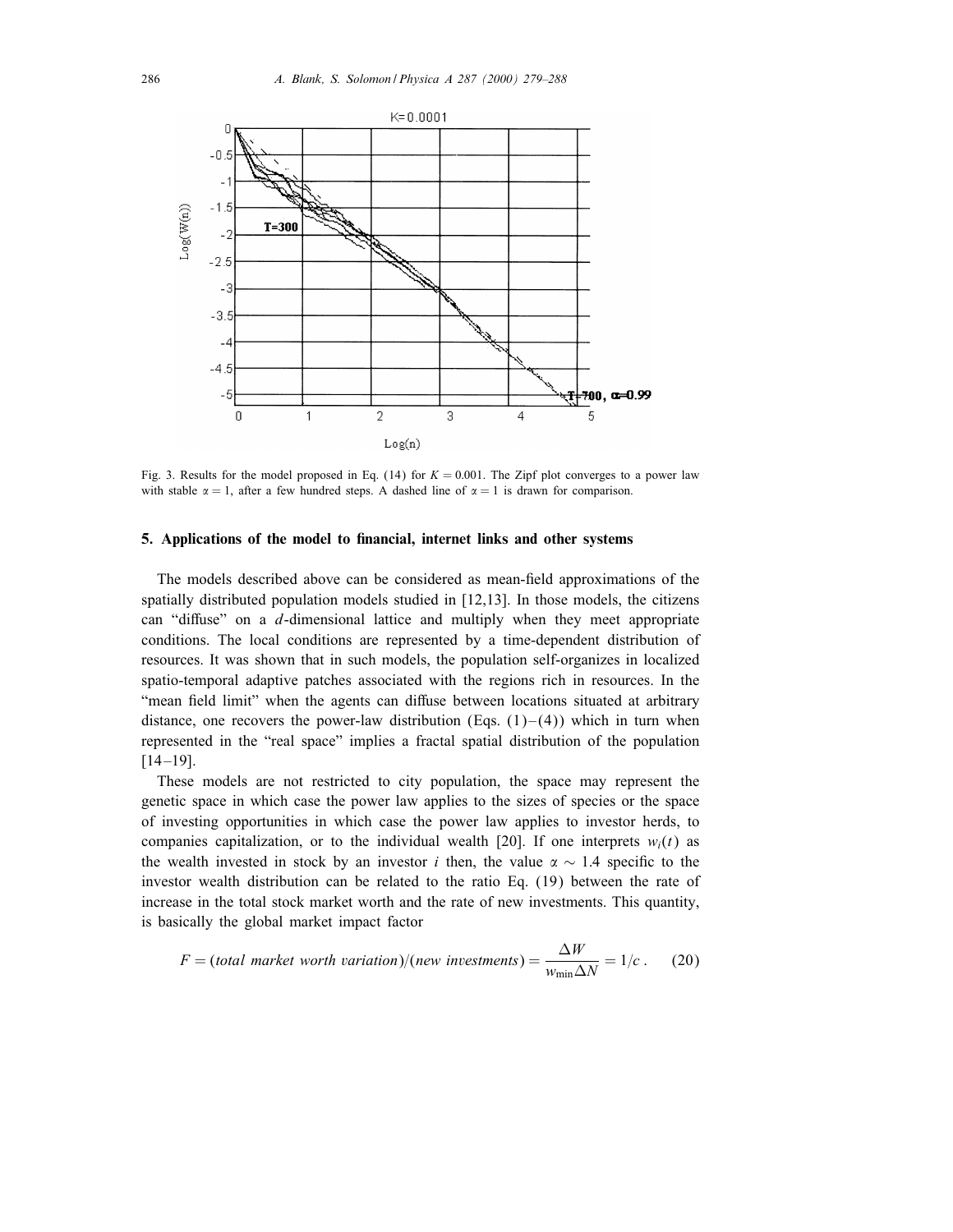One sees that an  $\alpha \sim 1.4$  implies a global impact factor of

$$
F = 1/c = 1/(1 - 1/\alpha) \sim 3.5
$$
 (21)

During the recent (and still on-going at the time of writing this article) Nasdaq bubble, the factor  $F$  seems to become larger and has indeed brought to a decrease in the absolute value of  $\alpha$ , i.e., to an increase in the relative proportion of the total wealth possessed by the wealthiest.

Recently, power laws were found for the number of links pointing to internet sites (and for the number of visits therein) [21].

If one assumes that

- the probability for a internet site to get a new link is proportional to the present number of links  $w_i(t)$  pointing to this site (Eq. (5)) and that
- the total number of new added links  $W_{tot}(t+1)-W_{tot}(t)$  is proportional (by a factor  $L = 1/K$ ) to the number of new added sites  $\Delta N$  (Eq. (14)).

then, our model and analysis above predict a power-law distribution of the number of links pointing to various sites  $P(w)$  (Eq. (4)) which according to Eq. (10)–(12), has for  $N \ge e^L$  an exponent

$$
\alpha \approx 1 + 1/L
$$

and for  $N \ll e^L$ :

 $\alpha \approx 1 - \ln L/\ln N$ .

Note that the results in this paper are independent on time variations in the average  $\langle \lambda_i(t) \rangle$  in Eq. (5), therefore as shown in [22], the scaling law Eq. (1) with stable exponent  $\alpha$  Eq. (10)–(12) holds for arbitrary variations of  $w_{tot}(t)$  including population depletion caused by wars, famine or epidemies and baby-booms induced by improved health-care and prosperity.

#### Acknowledgements

We thank Professor M. Gell-Mann for bringing paper [6] to our attention.

# **References**

- [1] V. Pareto, Cours Econ. Politique 2 (1897).
- [2] G. Zipf, Human Behavior and the Principle of Last Effort, Addison-Wesley, Cambridge, MA, 1949.
- [3] H.A. Simon, C.P. Bonini, Am. Econ. Rev. 48 (1958) 607.
- [4] F. Auerbach, Das Gesetz der Bevlkerungskonzentration, Petermanns Geogr. Mitt. LIV (1913) 73–76.
- [5] G. Rozman, in: Van der Woude et al. (Eds.), East Asian Urbanization in the Nineteenth Century, Oxford University Press, 1990, pp. 61–73.
- [6] X. Gabaix, Quart. J. Econom. (1999) 739–766.
- [7] M. Levy, S. Solomon, Int. J. Mod. Phys. C 7 (1996) 595.
- [8] O. Malcai, O. Biham, S. Solomon, Phys. Rev. E 60 (1999) 1299.
- [9] R.N. Mantegna, H.E. Stanley, An Introduction to Econophysics, Cambridge University Press, Cambridge, 2000.